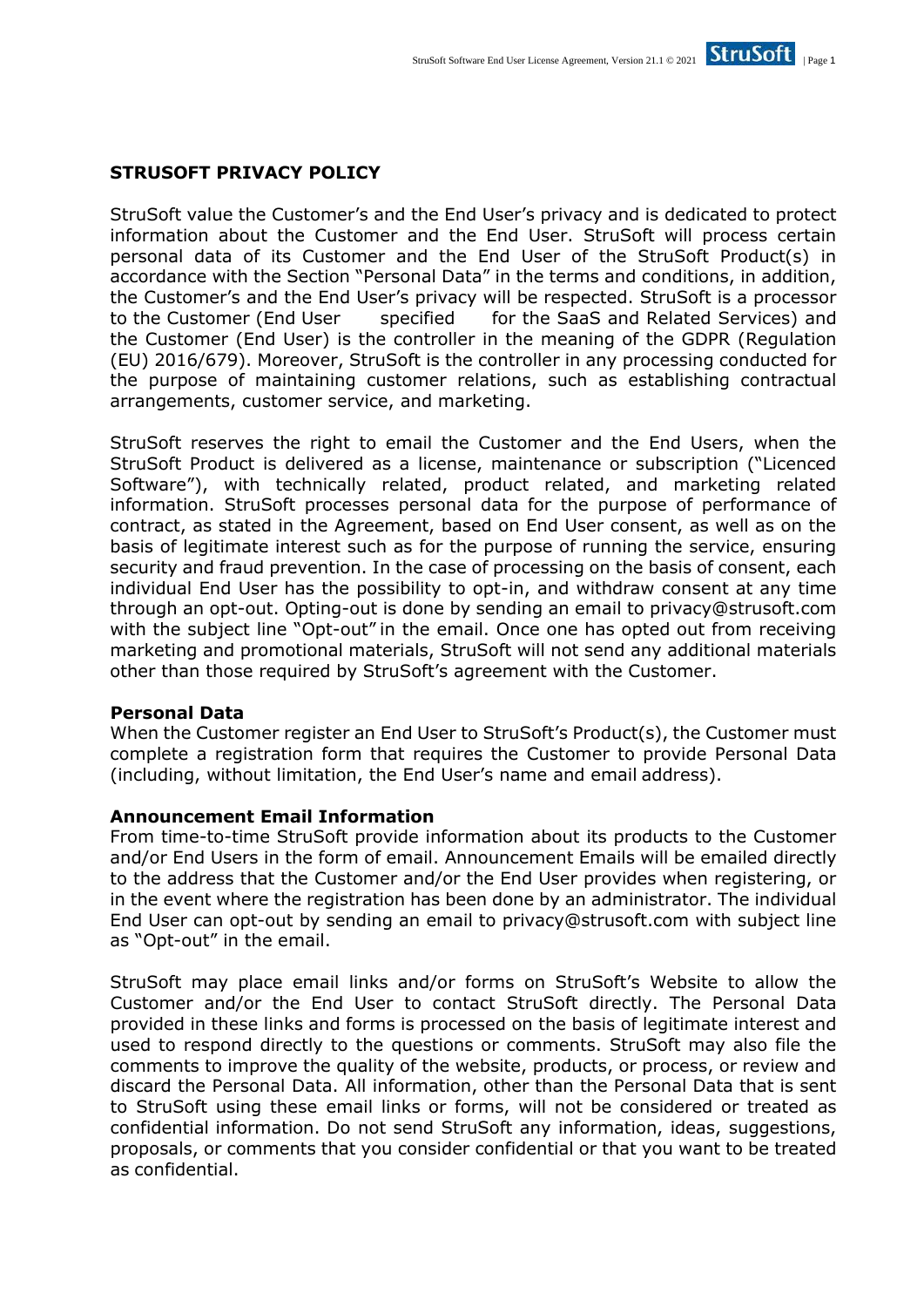

StruSoft uses Personal Data for legitimate interests such as responding to the Customer's and/or the End User's inquiries, improve StruSoft's marketing and promotional efforts, to analyse Licensed Software and service offers, and to customize services and Licensed Software(s). StruSoft may use Personal Data to deliver information to the Customer and/or the End User and to contact the same regarding administrative notices. StruSoft may also use Personal Data to resolve disputes and troubleshoot problems.

The Customer and/or the End User has the right to opt-out from such messages using StruSoft's opt-out policy, refer to separate Section below.

### **Required Disclosures**

StruSoft may disclose Personal Data if required to do so by law or in the legitimate interests of a third party such action is necessary to prevent injury or property damage. StruSoft will usually attempt to notify the Customer and/or the End User when StruSoft is making such a disclosure, but StruSoft may not do so in an emergency or when StruSoft is prohibited by law or court order from giving such notice.

### **Personal Data Sharing**

StruSoft does not share Personal Data about the Customer and/or End User with other people or non-affiliated companies without the Customer's and/or the End User's prior consent or unless that access, use, preservation, or disclosure is necessary to (a) satisfy any law, regulation, legal process or enforceable governmental request, (b) enforce any applicable Terms of Service (including investigation of potential violations thereof), or (c) detect, prevent or otherwise address fraud, security, or technical issues.

StruSoft may provide services for the Licensed Software through contractual arrangements, including sub-processing arrangements, with affiliates, service providers, partners and other third parties ("Service Partners"). Such third parties may include services such as customer relations and economic services. StruSoft and its Service Partners use Personal Data to operate and deliver their products and services. Unless otherwise agreed by the Customer and/or the End User in a separate agreement, StruSoft's Service Partners may not use any Personal Data to inform the Customer and/or the End User of other products or services available from those Service Providers.

StruSoft processes personal data within the European Union. StruSoft may also transfer personal data for the purpose of case management to our affiliate in India. In the event of third country transfers, StruSoft ensures that personal data sharing is based on applicable lawful grounds for such transfers, such as Commission adequacy decisions, standard contractual clauses or similar arrangements ensuring essential guarantees and appropriate safeguards.

If StruSoft becomes involved in a merger, acquisition, or any form of sale of some or all of its assets, StruSoft will ensure the confidentiality of any Personal Data involved in such transactions and provide reasonable notice before Personal Data is transferred and becomes subject to a different privacy policy. Such notice may be given by a clear and concise statement on StruSoft's website or in a subsequent update to the Licensed Software that there has been an update to this Privacy Policy.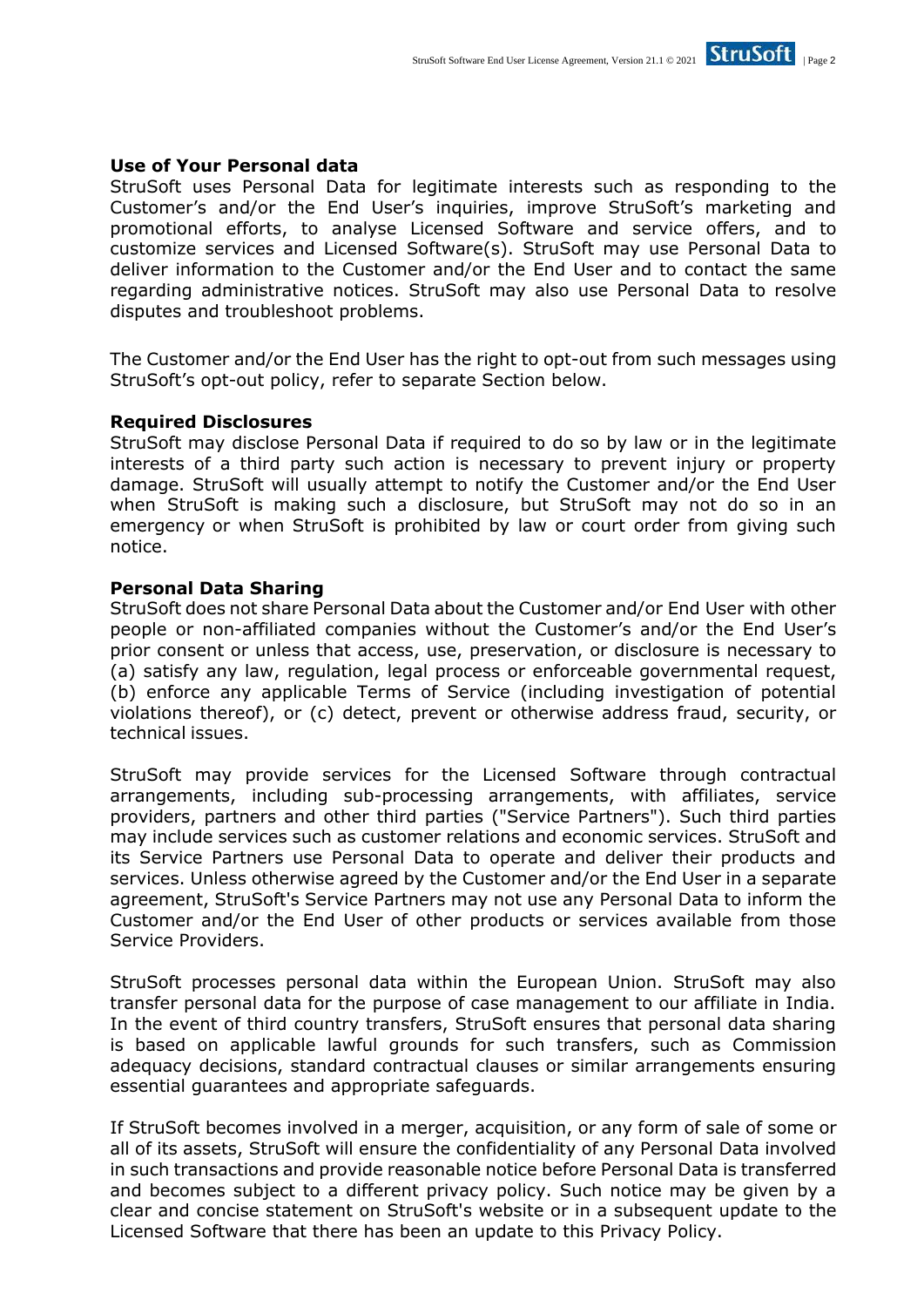## **Access and Integrity of Stored Personal Data**

The Personal Data the Customer and/or the End User provide to StruSoft during registration of the Licensed Software may be shown directly in the Licensed Software's settings. The Customer and/or the End User shall assist StruSoft in ensuring that personal data is accurate and updated by regularly updating the Licensed Software settings any time the Customer's and/or the End User's Personal Data changes. In the event where the Customer and/or End User wish to actively delete the Personal Data that has been provided to StruSoft, subject to the Customer's and/or the End User's understanding that certain deletions may affect StruSoft's ability to provide the StruSoft services the Customer and/or the End User has requested, please contact StruSoft.

### **Links**

The Licensed Software may include links to other applications or sites. This Privacy Policy applies to the Licensed Software only. Any information submitted to linked sites or other applications will be subject to the privacy policies of those sites or applications. The Customer and/or the End User should review those policies carefully before providing any information to these linked sites or applications.

### **Security**

StruSoft undertakes steps to protect Personal Data from unauthorized or accidental access, disclosure, misuse or processing, or from alteration, destruction, or loss. Personal Data that StruSoft collects resides on servers operated by StruSoft or its affiliates and is accessible only to personnel who, by virtue of their duties, are required to have access and have been trained in, and tasked with, the observance of the principles embodied in this Privacy Policy.

### **Enforcement**

If the Customer and/or the End User has any questions or complaints regardinghow StruSoft is handling Personal Data under this Policy or generally about the implementation of the principles of this policy, StruSoft encourages the Customer and/or the End User to contact StruSoft directly.

### **Data Retention**

StruSoft will process your personal data for the time period needed to fulfil the respective purpose of the processing, as established by the terms of the Agreement.

### **Data Subject Rights**

As a Data Subject, you have certain rights, including:

**Right to be informed.** You have the right to be informed about how we process your personal data. We provide this information through this Privacy Policy, other information on our website, and through any contact as set out above.

**Right to access and data portability.** You may request a human readable and machine-readable copy of the personal data we are processing about you.

**Right to rectification.** You may have inaccurate or incomplete personal data corrected or updated.

**Right to erasure.** You have the right to request deletion of your personal data.